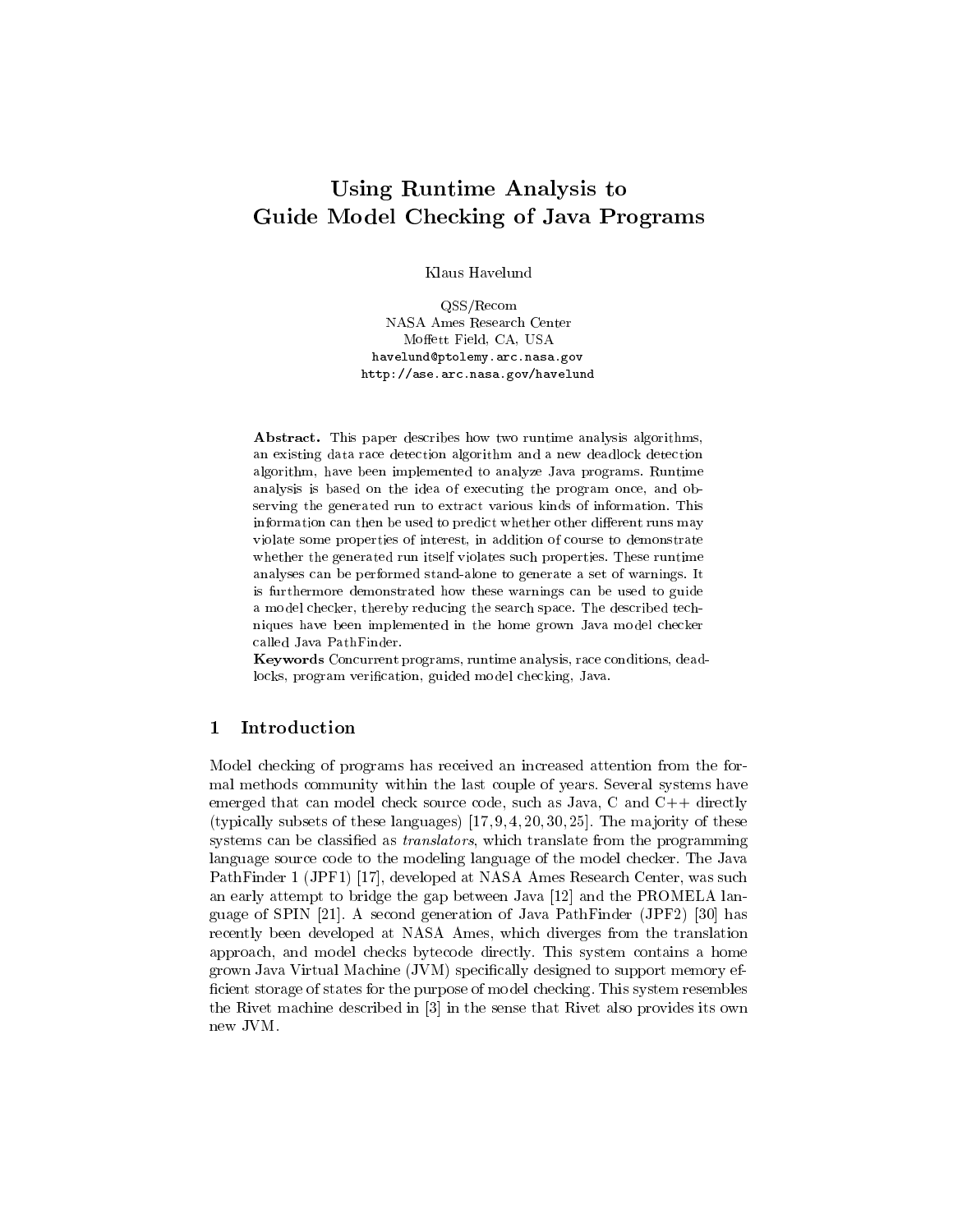The major obstacle for model checking to succeed is of course the management of large state spaces. For this purpose abstraction techniques have been studied heavily in the past 5 years  $[18, 2, 13, 8, 1]$ . More recently, special focus has been put on abstraction environments for Java and C  $[5, 6, 31, 20, 14, 25]$ . Alternatives to state recording model checking have also been tried, such as VeriSoft [11], which performs stateless model checking of C++ programs, and ESC [10], which uses a combination of static analysis and theorem proving to analyze Modula3 programs. Of course static program analysis techniques [7] is an entire separate promising discipline, although it yet remains to be seen how well they can handle concurrency. An alternative to the above mentioned techniques is runtime analysis, which is based on the idea of concluding properties of a program from a single run of the program. Hence, executing the program once, and observing the run to extract information, which is then used to predict whether other different runs may violate some properties of interest (in addition of course to demonstrate whether the generated run violates such properties). The most known example of a runtime analysis algorithm is perhaps the data race detection algorithm Eraser [26], developed by S. Savage, M. Burrows, G. Nelson, and P. Sobalvarro, which has been implemented in the Visual Threads tool from Compaq [27]. A data race is the simultaneous access to an unprotected variable by several threads. An important characteristic of this algorithm is that a run itself does not have to contain a data race in order for data races in other runs to be detected. This kind of algorithm will not guarantee that errors are found since it works on an arbitrary run. It may also yield false positives. What is attractive, however, is that the algorithm scales very well since only one run needs to be examined. Also, in practice Eraser often seems to catch the problems it is designed to catch independently of the run chosen. That is, the randomness in the choice of run does not seem to imply a similar randomness in the analysis results.

The work presented in this paper describes an extension to JPF2 to perform runtime analysis on multi-threaded Java programs in simulation mode, either stand-alone, or as a pre-run to a subsequent model checking, which is guided by the warnings generated during the runtime analysis. We implement the generic Eraser algorithm to work for Java, and furthermore develop and implement a new runtime analysis algorithm, called GoodLock, that can detect deadlocks. We furthermore implement a third runtime dependency analysis used to do dynamic slicing of the program before the model checker is activated on the set of runtime analysis warnings. Section 2 describes the Eraser algorithm from [26], and how it is implemented in JPF2 to work on Java programs. Section 3 describes the deadlock detection algorithm and its implementation. Section 4 describes how these analyses, in addition to being run stand alone, can be performed in a prerun to yield warnings, that are then used to guide a model checker. This section includes a presentation of the runtime dependency analysis algorithm used to reduce the state space to be explored by the model checker. Finally, Section 6 contains conclusions and a description of future work.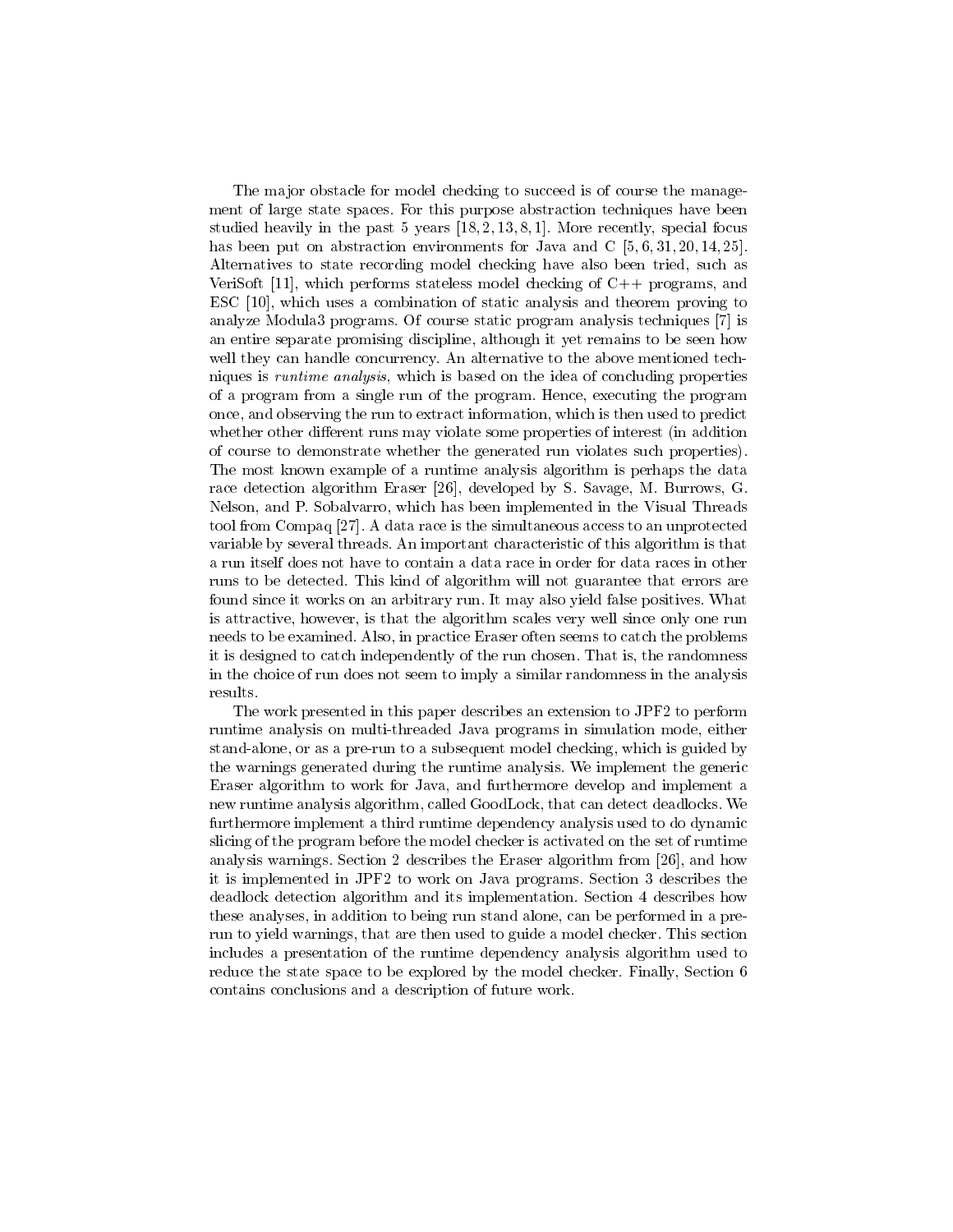# 2 Data Race Detection

This section describes the Eraser algorithm as presented in [26], and how it has been implemented in JPF2 to work on Java programs. A data race occurs when two concurrent threads access a shared variable and when at least one access is a write, and the threads use no explicit mechanism to prevent the accesses from being simultaneous. The Eraser algorithm detects data races in a program by studying a single run of the program, and from this trying to conclude whether any runs with data races are possible. We have implemented the generic Eraser algorithm described in [26] to work for Java's synchronization constructs. Section 2.1 illustrates with an example how JPF2 is run in Eraser mode. Section 2.2 describes the generic Eraser algorithm, while Section 2.3 describes our implementation of it for Java.

#### 2.1 Example

The Java program in Figure 1 illustrates a potential data race problem.

```
1. class Value{
 2. private int x = 1;
 4. public synchronized void add(Value v)\{x = x + v.\text{get}();public int get(){return x;}
 6.
 7. }
 8.
 . .<br>9. class Task extends Thread{
10. Value v1; Value v2;
11.12.12. public Task(Value v1,Value v2){
13. this.v1 = v1; this.v2 = v2;
14this.start():
14. this.start();
     - 7
15. }
16
17.public void run(){v1.add(v2);}
18. }
19.20. class Main{
21. public static void main(String[] args){
22. Value v1 = new Value(); Value v2 = new Value();<br>23. new Task(v1,v2); new Task(v2,v1);
22.new Task(v1,v2); new Task(v2,v1);
24. }
25. }
```
Fig. 1. Java program with a data race condition.

Three classes are defined: The Value class contains an integer variable that is accessed through two methods. The add method takes another Value ob ject as parameter and adds the two, following a typical ob ject oriented programming style. The method is synchronized, which means that when called by a thread, no other thread can call synchronized methods in the same object. The Task class inherits from the system defined Thread class, and contains a constructor (lines 12-15) that is called when objects are created, and a run method that is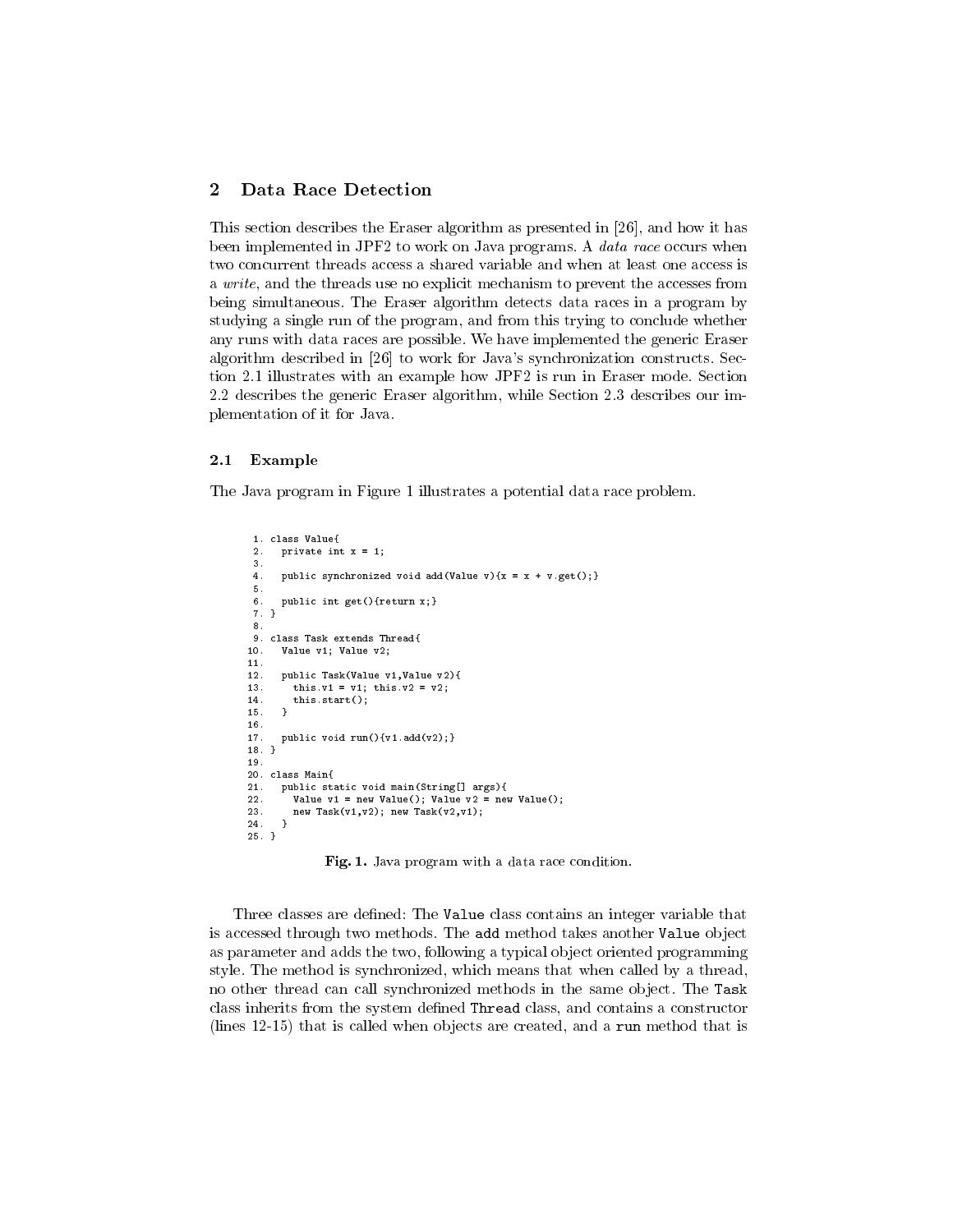called when these objects are started with the start method. Finally, the main method in the Main class starts the program. When running JPF2 in simulation mode with the Eraser option switched on, a data race condition is found, and reported as illustrated in Figure 2.

> \*\*\*\*\*\*\*\*\*\*\*\*\*\*\*\*\*\*\*\*\*\*\*\*\*\*\*\*\*\* Race condition! ------------------Variable x in class Value is accessed unprotected. is accessed under the control of the control of the control of the control of the control of the control of th \*\*\*\*\*\*\*\*\*\*\*\*\*\*\*\*\*\*\*\*\*\*\*\*\*\*\*\*\*\* From Task thread: -------------------------read access Value.get line 6 Value add line 4 Task.run line 17 From Task thread: --------------------------write access Value.add line 4 Task.run line 17 ----------------

Fig. 2. Output generated by JPF2 in Eraser simulation mode.

The report tells that the variable x in class Value is accessed unprotected, and that this happens from the two Task threads, from lines 4 and 6, respectively, also showing the call chains from the top-level run method. The problem detected is that one Task thread can call the add method on an object, say v1, which in turn calls the unsynchronized get method in the other object v2. The other thread can simultaneously make the dual operation, hence, call the add method on v2. Note that the fact that the add method is synchronized does not prevent its simultaneous application on two different Value objects by two different threads.

### 2.2 Algorithm

The basic algorithm works as follows. For each variable x, a set of locks  $set(x)$  is maintained. At a given point in the execution, a lock l is in  $\text{set}(x)$  if each thread that has accessed x held  $l$  at the time of access. As an example, if one thread has the local l1 when accessing a variable  $x_i$  and another thread has lock line  $z_i$  , then  $\bar{z}_i$  $\textbf{set}(x)$  will be empty after those two accesses, since there are no locks that both threads have when they access the variable. If the set in this way becomes empty, it means that there does not exist a lock that protects it, and a warning can be issued, signaling a potential for a data race.

The set of locks protecting a variable can be calculated as follows. For each thread t is maintained the set,  $\text{set}(t)$ , of locks that the thread holds at any time. When a thread for example calls a synchronized method on an object, then the thread will lock this ob ject, and the set will be updated. Likewise, when the thread leaves the method, the object will be removed from the lock set, unless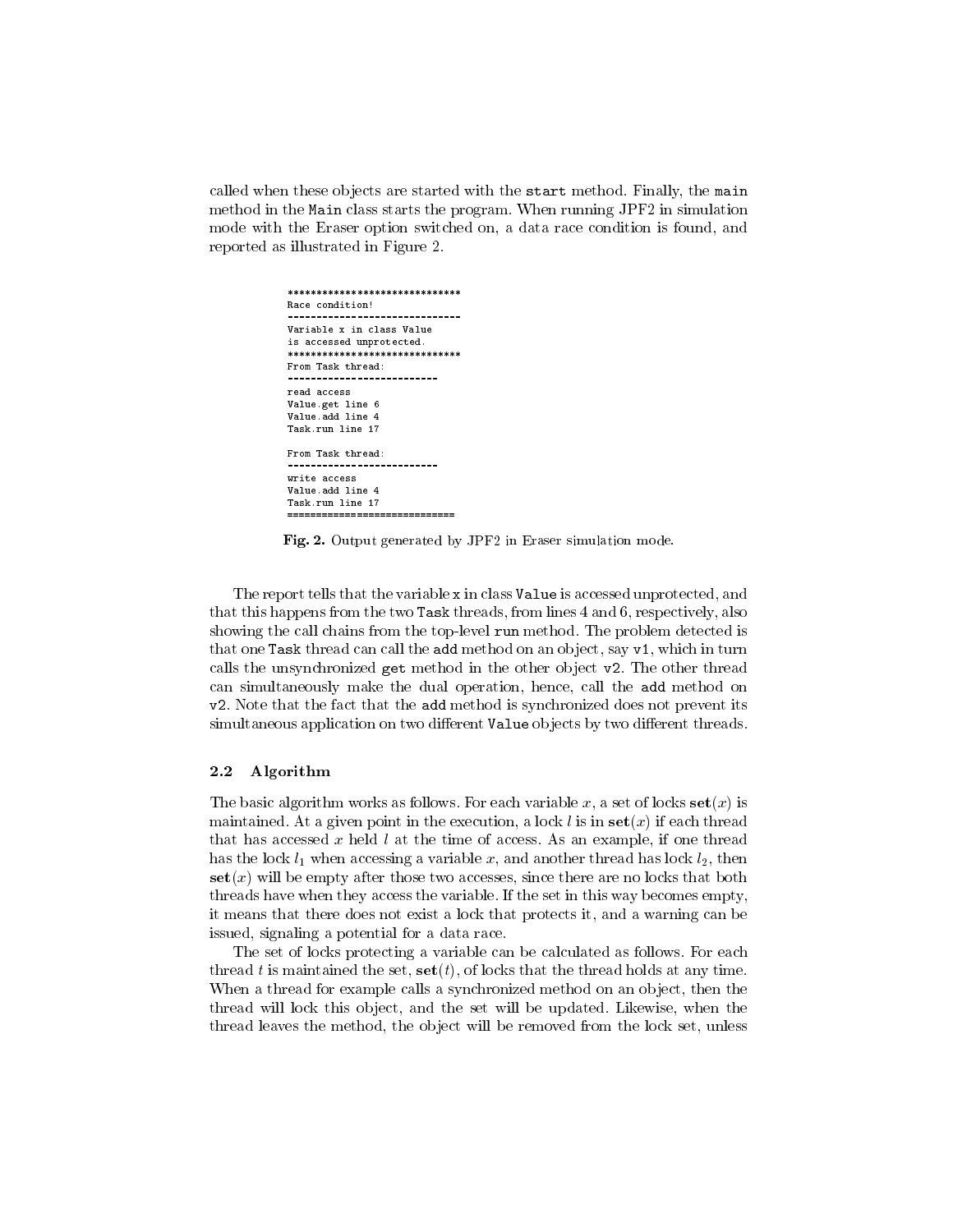the thread has locked the object in some other way. When the thread t accesses a variable  $x$  (except for the first time), the following calculation is then performed:

 $\operatorname{set}(x) := \operatorname{set}(x) \cap \operatorname{set}(t);$ if set(x) = {} then issue warning

The lock set associated to the variable is *refined* by taking the intersection with the set of locks held by the accessing thread. The initial set,  $set(x)$ , of locks of the variable x is in [26] described to be the set of all locks in the program. In a Java program ob jects (and thereby locks) are generated dynamically, hence the set of all locks cannot be pre-calculated. Instead, upon the first access of the variable,  $\text{set}(x)$  is assigned the set of locks held by the accessing thread, hence  $\mathbf{set}(t)$ .

The simple algorithm described above yields too many warnings as explained in [26]. First of all, shared variables are often initialized without the initializing thread holding any locks. In Java for example, a thread can create an ob ject by the statement new  $C()$ , whereby the  $C()$  constructor will initialize the variables of the ob ject, probably without any locks. The above algorithm will yield a warning in this case, although this situation is safe. Another situation where the above algorithm yields unnecessary warnings is if a thread creates an object, where after several other threads read the object's variables (but no-one is writing after the initialization).



Fig. 3. The Eraser algorithm associates a state machine with each variable  $x$ . The state machine describes the Eraser analysis performed upon access by any thread  $t$ . The pen heads signify that lock set refinement is turned on. The "ok" sign signifies that warnings are issued if the lock set becomes empty.

To avoid warnings in these two cases, [26] suggests to extend the algorithm by associating a state machine to each variable in addition to the lock set. Figure 3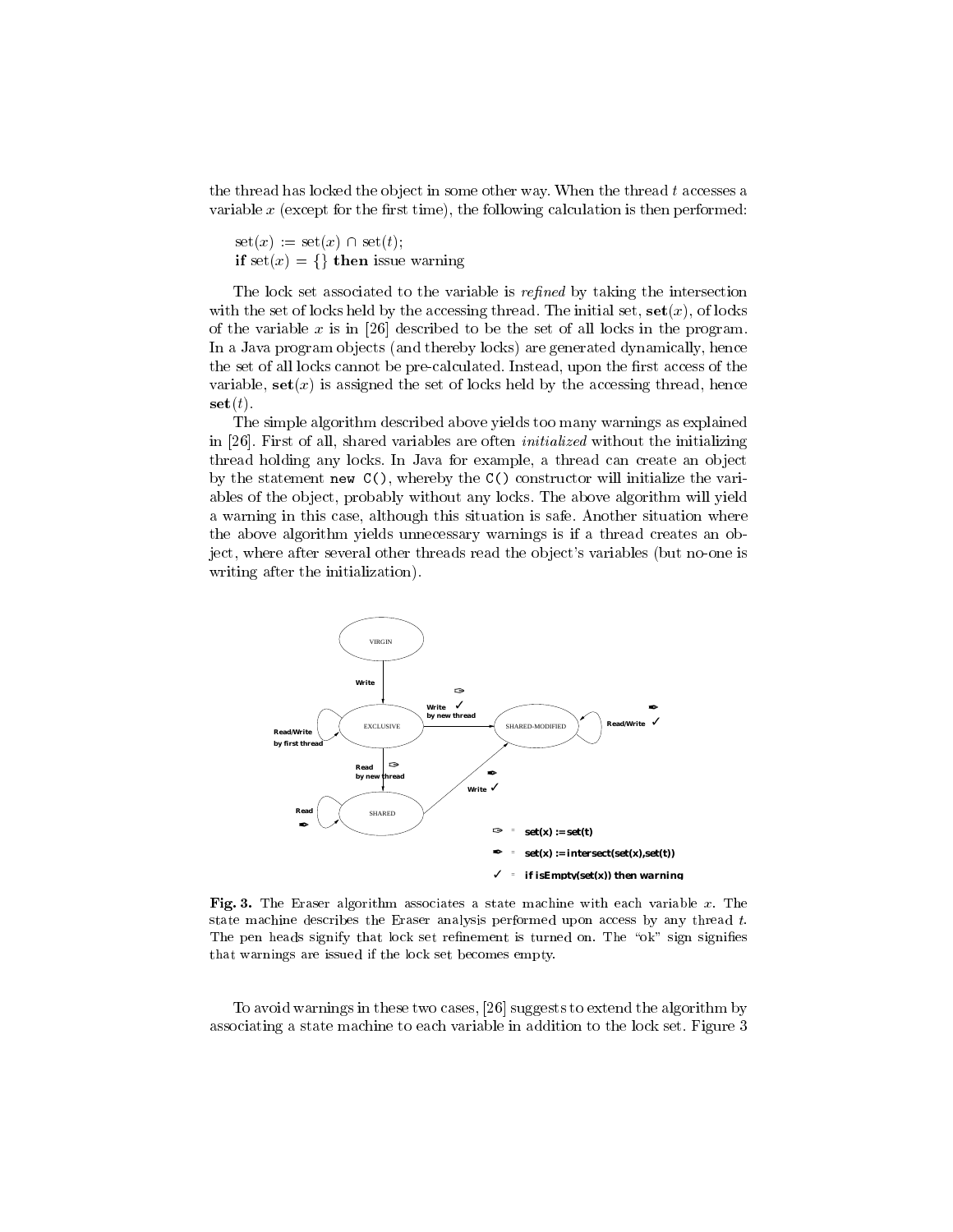illustrates this state machine. The variable starts in the VIRGIN state. Upon the first write access to the variable, the EXCLUSIVE state is entered. The lock set of the variable is not refined at this point. This allows for initialization without locks. Upon a read access by another thread, the SHARED state is entered, now with the lock refinement switched on, but without yielding warnings in case the lock set goes empty. This allows for multiple readers (and not writers) after the initialization phase. Finally, if a new thread writes to the variable, the SHARED-MODIFIED state is entered, and now lock refinements are followed by warnings if the lock set becomes empty.

### 2.3 Implementation

The Eraser algorithm has been implemented by modifying the home grown Java Virtual machine to perform this analysis when the eraser option is switched on. Two new Java classes are dened: LockSet, implementing the notion of a set of locks, and LockMachine, implementing the state machine and lock set, that is associated with each variable.

Lock Sets Associated with Threads Each thread is associated with a LockSet object, which is updated whenever a lock on an object is taken or released. The interface of this class is:

```
interface iLockSet{
 interface in the control of the control of the control of the control of the control of the control of the control of the control of the control of the control of the control of the control of the control of the control of
    void addLock(int objref);
    void
                   deleteLock(int objref);
    void
                   intersect(iLockSet locks);
    boolean contains(int objref);
    boolean isEmpty();
D,
 }
```
This happens for example when a synchronized statement such as:

```
synchronized(lock){
  ...
}
```
is executed. Here lock will refer to an object, the object reference of which will then be added to the lock set of the thread that executes this statement. Upon exit from the statement, the lock is removed from the thread's lock set, if the lock has not been taken by an enclosing synchronized statement. This can occur for example in a statement like :

```
synchronized(lock){
 synchronized(lock){
   ...
 };
 (*)
}
```
 $^\circ$  This statement illustrates a principle and does not represent a programming practice.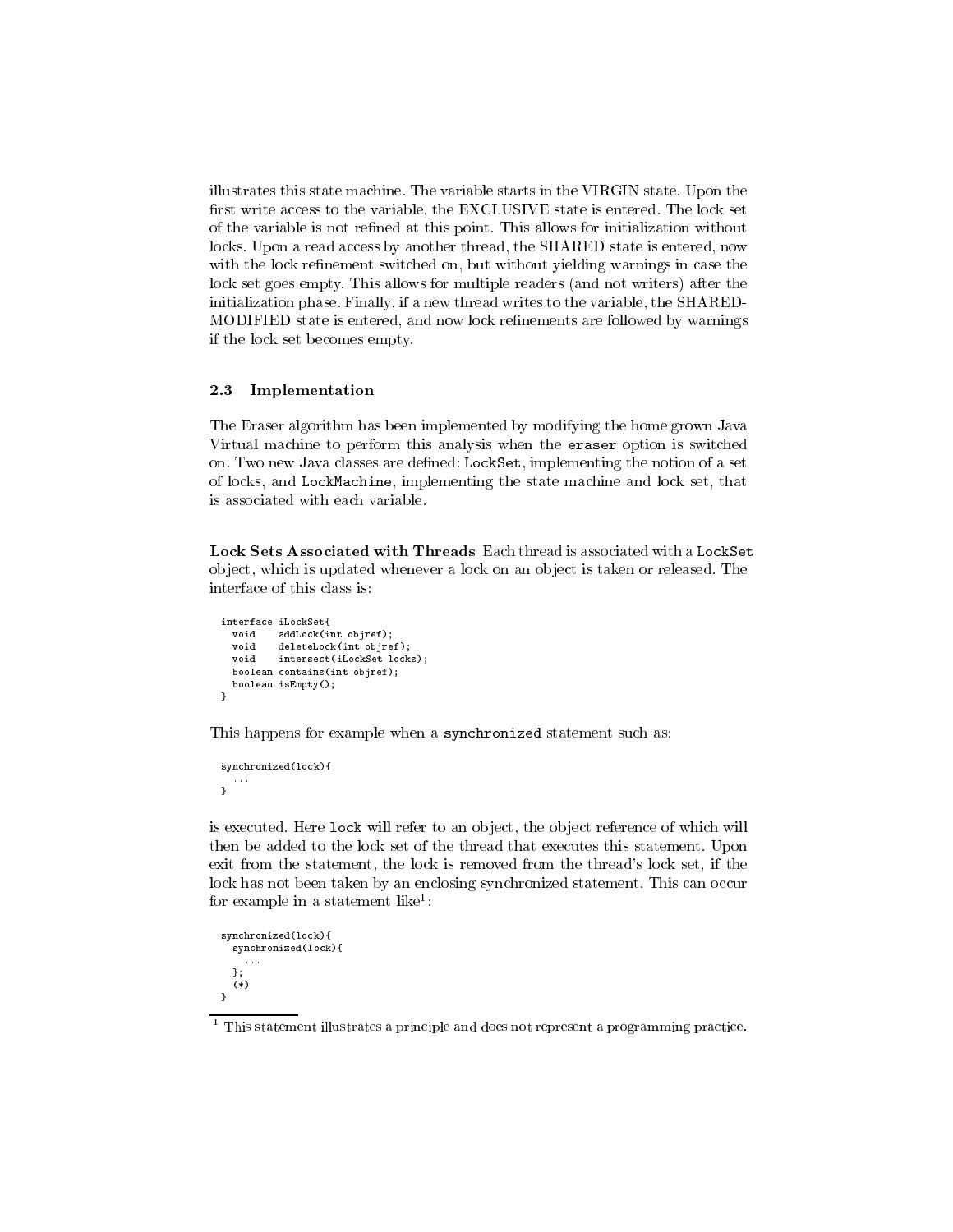In this case, leaving the inner synchronized statement should not cause the lock to be removed from the thread's lock set since the outer statement still causes the lock to be held at point  $(*)$ . The JPF2 JVM already maintains a counter that tracks the nesting, and this counter is then used to update the lock sets correctly. Note that conceptually a synchronized method such as:

```
public synchronized void doSomething(){
   ...
\mathcal{L}
```
can be regarded as short for:

```
public void doSomething(){
  synchronized(this){
  }
\mathbf{r}}
```
}

State Machines Associated with Variables The LockMachine class has the following interface:

```
interface iLockMachinef
interface interface in the control \mathbf{A} interface interface interface in the control of \mathbf{A}void checkRead(ThreadInfo thread):
    void check \mathcal{N} and \mathcal{N} and \mathcal{N} thread \mathcal{N} thread \mathcal{N}void checkWrite(ThreadInfo thread);
n,
}
```
An object of the corresponding class is associated to each variable, and its methods are called whenever a variable field is read from or written to. Variables include instance variables as well as static variables of a class, but not variables include instance variables as well as static variables of a class, but not variables local to methods since these cannot be shared between threads.

Instrumenting the Bytecodes A Java program is translated into bytecodes by the compiler. The bytecodes manipulate a stack of method frames, each with an operand stack. Objects are stored in a heap. The add method of the Value class in Figure 1, for example, is by the Java compiler translated into the following bytecodes:

```
Method synchronized void add(Value)
  0 aload_0
  1 aload_0
  2 getfield #7 <Field int x>
  5 aload 1
   - ------<br>6 invokevirtual #6 <Method int get()>
  10 putfield #7 <Field int x>
  13 return
```
The reference (this) of the object on which the add method is called, is loaded twice on the stack  $(0 \text{ and } 1)$ , where after the x field of this object is extracted by the getfield bytecode, and put on the stack, replacing the topmost this reference. The object reference of the argument  $\nu$  is then loaded on the stack (5), and the get method iscalled by the invokevirtual bytecode, the result being stored on the stack. Finally the results are added and restored in the x field of *this* object.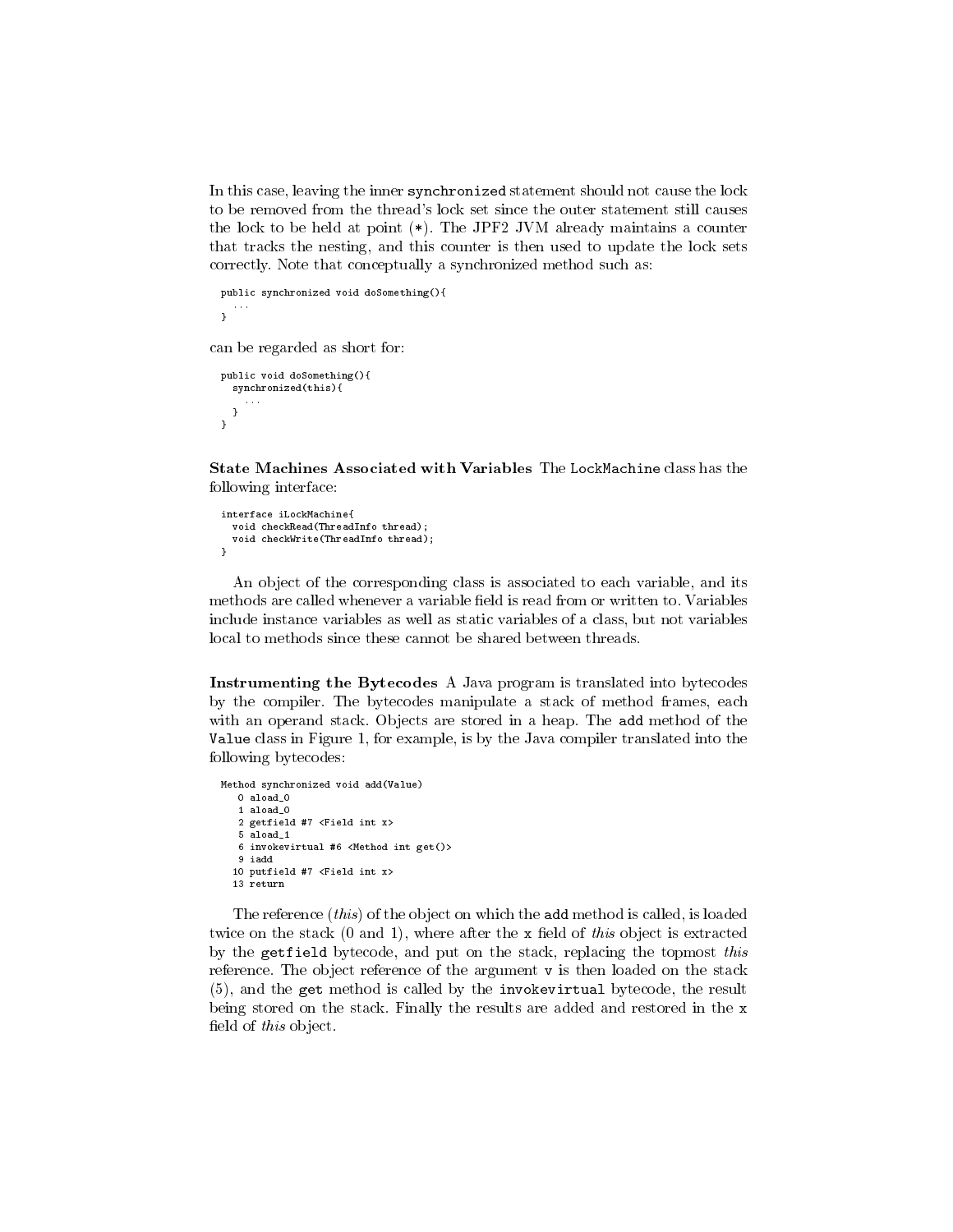The JPF2 JVM accesses the bytecodes via the JavaClass package [23], which for each bytecode delivers a Java object of a class specific for that bytecode (recall that JPF2 itself is written in Java). The JPF2 JVM extends this class with an execute method, which is called by the verification engine, and which represents the semantics of the bytecode. The runtime analysis is obtained by further annotating the execute method. For example, a getfield bytecode is delivered to the JPF2 JVM as an ob ject of the following class, containing an execute method, which makes a conditional call (if the Eraser option is set) of the checkRead method of the lock machine of the variable being read.

```
public class GETFIELD extends AbstractInstruction {
 public InstructionHandle execute(SystemState s) {
   if (Eraser.on){
     da.getLockMachine(objref,fieldName).checkRead(th);
    }
 }
}
```
A similar annotation is made for the PUTFIELD bytecode. Similar annotations are also made for static variable accesses such as the bytecodes GETSTATIC and PUTSTATIC, and all array accessing bytecodes such as for example IALOAD and IASTORE. The bytecodes MONITORENTER and MONITOREXIT, generated from explicit synchronized statements, are annotated with updates of the lock sets of the accessing threads to record which locks are owned by the threads at any time; just as are the bytecodes INVOKEVIRTUAL and INVOKESTATIC for calling synchronized methods. The INVOKEVIRTUAL bytecode is also annotated to deal with the built-in wait method, which causes the calling thread to release the lock on the object the method is called on. Annotations are furthermore made to bytecodes like RETURN for returning from synchronized methods, and ATRHOW that may cause exceptions to be thrown within synchronized contexts.

# 3 Deadlock Detection

In this section we present a new runtime analysis algorithm, called GoodLock, for detecting deadlocks. A classical deadlock situation can occur where two threads share two locks, and they take the locks in different order. This is illustrated in Figure 4, where thread 1 takes the lock Ll first, while thread 2 takes the lock  $L2$  first, where after each of the two threads is now prevented from getting the remaining lock because the other thread has it.

### 3.1 Example

To demonstrate this situation in Java, suppose we want to correct the program in Figure 1, eliminating the data race condition problem by making the get method synchronized, as shown in Figure 5, line 6 (we just add the synchronized keyword to the method signature).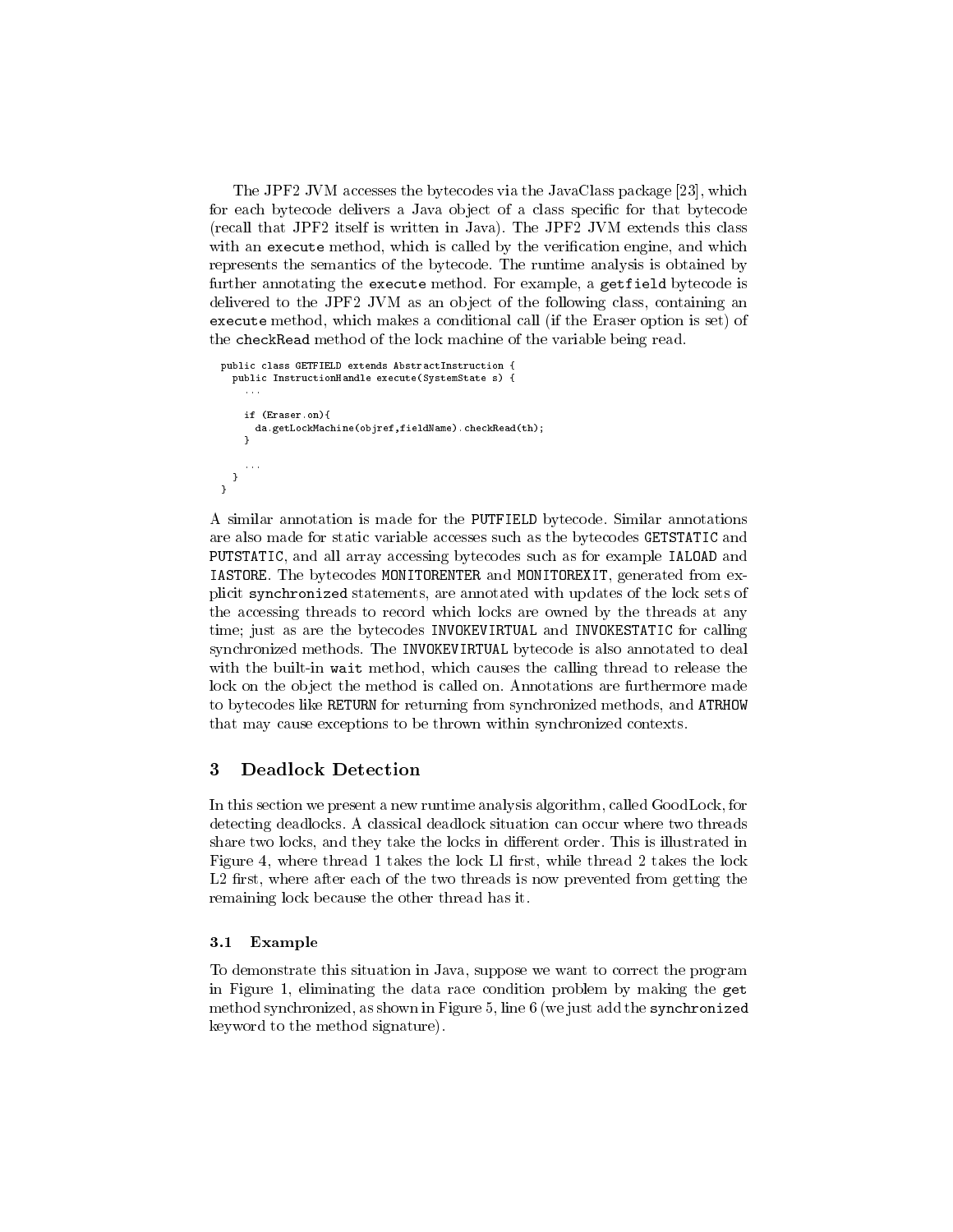

Fig. 4. Classical deadlock where task 1 takes lock Ll first and task 2 takes lock L2 first.

```
1. class Value{
2. private int x = 1;
3.
4. public synchronized void add(Value v) {x = x + v.get();}
6. public synchronized int get(){return x;}
7. }
```
Fig. 5. Avoiding the data race condition by making the get method synchronized.

Now the x variable can no longer be accessed simultaneously from two threads, and the Eraser module will no longer give a warning. When running JPF2 in simulation mode with the GoodLock option switched on, however, a lock order problem not present before is now found, and reported as illustrated in Figure 6.

```
******************************
Lock order conflict!
  ....................
Locks on Value#1 and Value#O
are taken in opposite order.
Lock on Value#1 is taken last
by Task thread:
Value.add line 4
Task.run line 17
Lock on Value#0 is taken last
by Task thread:
Value add line 4
Task.run line 17
```
Fig. 6. Output generated by JPF2 in GoodLock simulation mode.

The report explains that the two object instances of the Value class, identified by the internal object numbers  $#0$  and  $#1$ , are taken in a different order by the two Task threads, and it indicates the line numbers where the threads may deadlock, hence where the access to the second lock may fail. That is, line 4 contains the call of the get method from the add method. The problem arises due to the fact that the get method has become synchronized. One task may now call the add operation on a Value object, say v1, which in turn calls the get method on the other object  $v2$ ; hence locking  $v1$  and then  $v2$  in that order.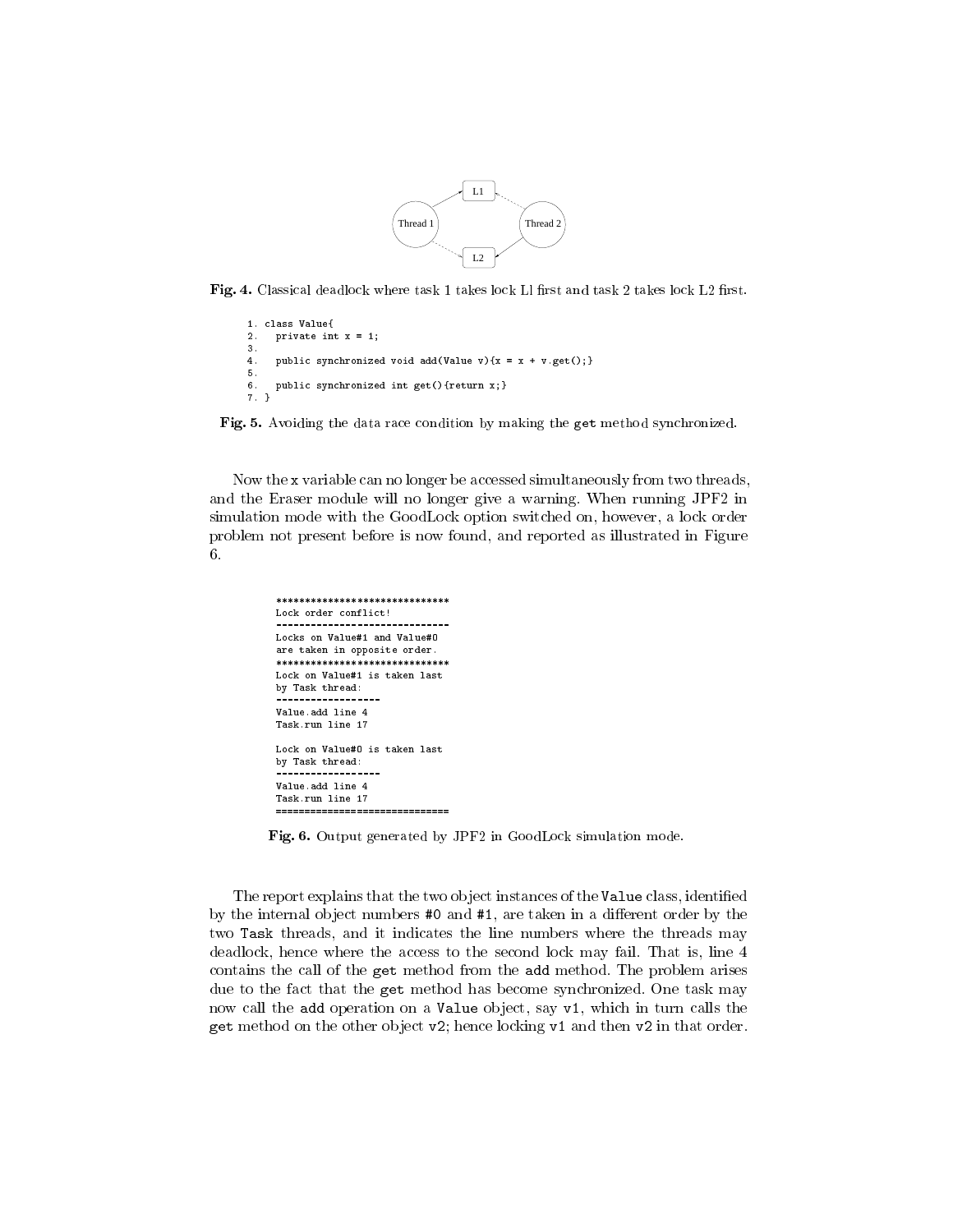Since the other task will do the reverse, we have a situation as illustrated in Figure 4.

An algorithm that detects such lock cycles must in addition take into account that a third lock may protect against a deadlock like the one above, if this lock is taken as the first thing by both threads, before any of the other two locks are taken. In this situation no warnings should be emitted. Such a protecting third lock is called a *gate lock*. The algorithm below does not warn about a lock order problem in case a gate lock prevents the deadlock from ever happening.

#### 3.2 Algorithm

The algorithm for detecting this situation is based on the idea of recording the locking pattern for each thread during runtime as a lock tree, and then when the program terminates to compare the trees for each pair of threads as explained below. If the program does not terminate by itself, the user can terminate the execution by a single stroke on the keyboard, when he or she believes enough information has been recorded, which can be inferred by information being printed out. The lock tree that is recorded for a thread represents the nested pattern in which locks are taken by the thread. As an artificial example, consider the code fragments of two threads in Figure 7. Each thread executes an infinite loop, where in each iteration four locks, L1, L2, L3 and L4, are taken and released in a certain pattern. For example, the first thread takes  $L1$ ; then  $L3$ ; then  $L2$ ; then it releases L2; then takes L4; then releases L4; then releases L3; then releases L1; then takes L4; etc.



Fig. 7. Synchronization behavior of two threads.

This pattern can be observed, and recorded in a finite tree of locks for each thread, as shown in Figure 8, by just running the program for a large enough period to allow both loops to be iterated at least once. As can be seen from the tree, a deadlock is potential because thread 1 in its left branch locks L3 (node identified with 2) and then L4  $(4)$ , while thread 2 in its right branch takes these locks in the opposite order (11, 12). There are furthermore two additional ordering problems between L2 and L3, one in the two left branches (2, 3 and 9, 10), and one in the two right branches (6, 7 and 12, 13). However, neither of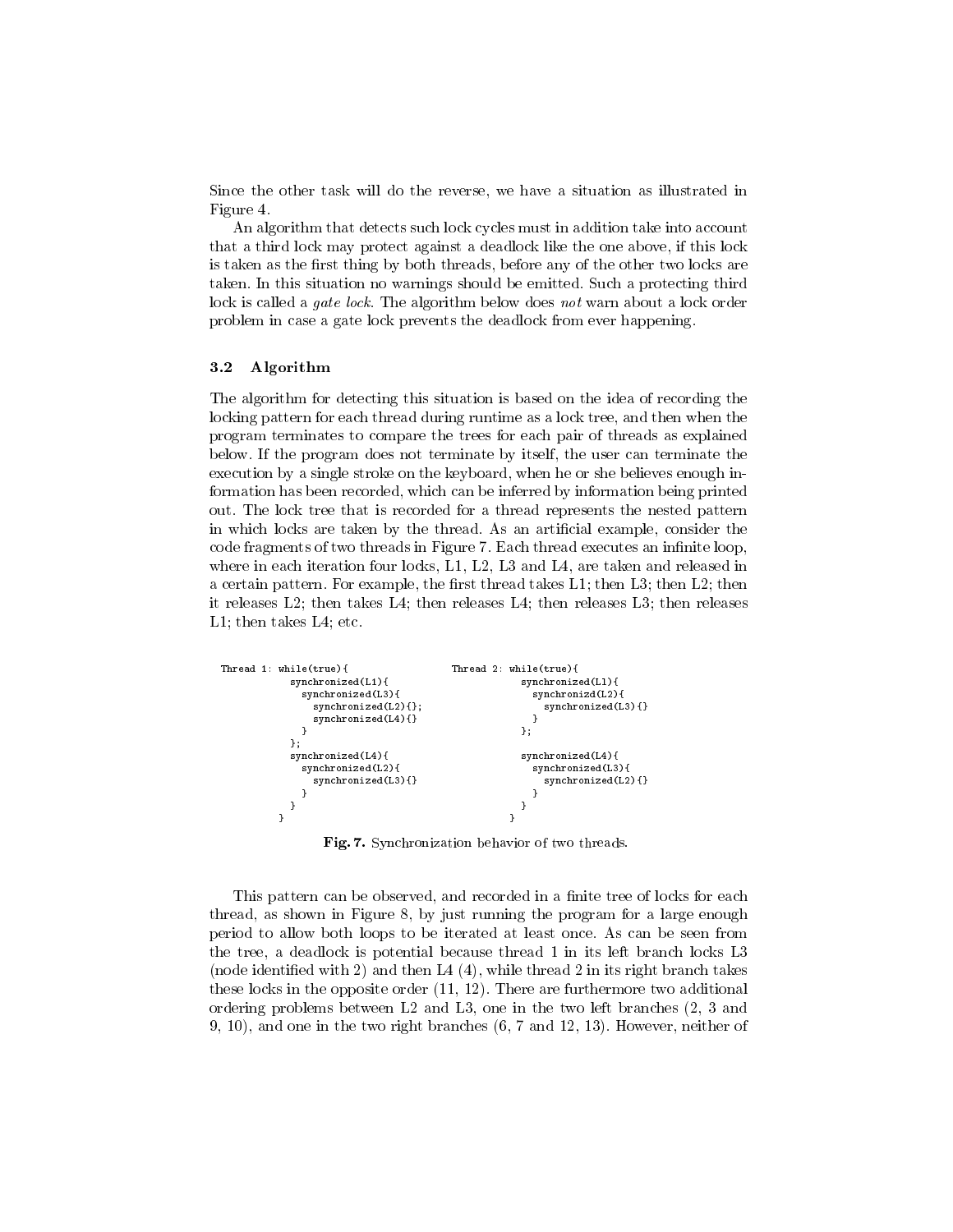these pose a deadlock problem since they are protected by the *qate locks* L1  $(1, 1)$ 8) respectively L4 (5, 11). Hence, one warning should be issued, corresponding to the fact that this program would deadlock if thread 1 takes lock L3 (left branch of thread 1 in Figure 8) and thread 2 takes lock L4.



Fig. 8. Lock trees corresponding to threads in Figure 7.

The tree for a thread is built as follows. Each time an object  $o$  is locked, either by calling a synchronized method m on it, as in  $o.m(...)$ , or by executing a statement of the form: synchronized(o){...}, the 'lock' operation in Figure 9 is called. Likewise, when a lock is released by the return from a synchronized method, or control leaves a synchronized statement, the 'unlock' operation is called. The tree has at any time a *current node*, where the path from the root (identifying the thread) to that node represents the lock nesting at this point in the execution: the locks taken, and the order in which they were taken. The lock operation creates a new child of the current node if the new lock has not previously been taken with that lock nesting. The unlock operation just backs up the tree if the lock really is released, and not owned by the thread in some other way. For the program in Figure 7, the trees will stabilize after one iteration of each loop, and will not get updated further. A print statement can inform the user whenever a new lock pattern is recognized and thereby a tree is updated, thereby making it easier for the user to decide when to terminate the program in case it is infinitely looping (if nothing is printed out after a while it is unlikely that new updates to the tree will occur).

```
\sum_{i=1}^{n}if thread does not already own lock{<br>if lock is a son of current{
         i.e., if a is one of earlier function<br>current = that son
         \left\{ \right\}else\left\{add lock as a new son of current:
             current = new son;
            \textbf{print}("new pattern identified");\}undoch (Thread thread, Thread, Thread, India
    current = parent \ of \ current \ node;\}
```
Fig. 9. Operations 'lock' and 'unlock' used for creating a lock tree.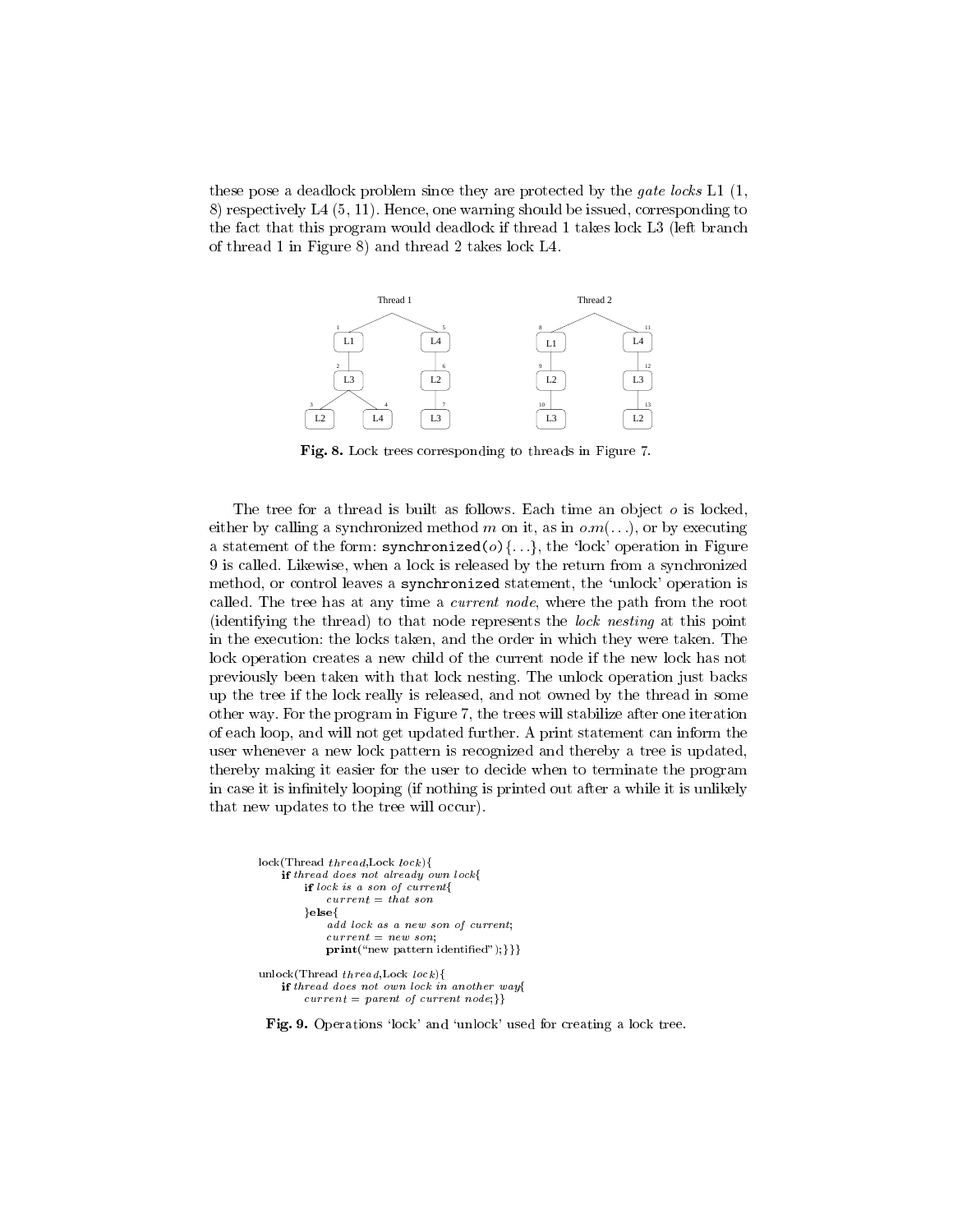When the program terminates, the analysis of the lock trees is initiated by a call of the `analyze' operation in Figure 10. This operation compares the trees for each pair of threads". For each pair  $(t_1, \, t_2)$  of trees, such as those in Figure 8, the operation 'analyzeThis' is called recursively on all the nodes  $n_1$  in  $t_1$ ; and for every node n2 in t2 with the same lock as n1, it is checked that no lock below  $n_1$  in t $1$  is above n $_2$  in  $_2$ . In order to avoid issuing warnings when a gate took prevents a deadlock, nodes in the set  $\mathcal{L}$  are marked after being examined at many matrix  $\mathcal{L}$ below marked nodes are not considered until the marks are removed when the analyzeThis operation backtracks from the corresponding node in  $t_1$ . This will prevent warnings from being issued about locks  $L2$  and  $L3$  in Figure 8, since the nodes 8 and 11 of thread 2 will get marked, when the trees below nodes 1 respectively 5 of thread 1 get examined. This reflects that nodes L1 and L4 are such gate locks preventing deadlocks due to lock order conflicts lower down the trees.

```
analyze(){<br>for each pair (t_1, t_2) of thread trees{
      for each immediate child node n_1 of t_1's topnode{<br>analyzeThis(n_1,t_2);}}<br>yzeThis(LockNode n,LockTree t){
                  analyzeThis(n_1,t_2);\}}
\alphanalyze \alphanalyzettische n,Locktree t\alphaf
      Set N = \{n_t \in t \mid n_t~.lock == n~.lock~ \wedge~ n_t~is~not~below~a~mark\};<br>for each n_t in N\{\text{check}(n, n_t);<br>};<br>mark nodes in N;
            \mathrm{check}(n,n_t);g; mark nodes in N; for each child n<sup>child</sup>, \eta is analyze This (n^{child}, t);<br>};<br>unmark nodes in N;}
            analyze \text{In}s(n^{1}, t);
      _{unmark} nodes in N; }
\ldotsfor each child node n_1^{even} of n_1 \nmid<br>
if n_1^{child} lock is above n_2 \nmid<br>
conflict()<br>
}else{
                                        1 of 1 is 1if n_1 . lock is above n_2 {
                 \frac{1}{1}conflict()
            \left\{\text{check}(n_1^{child},n_2)\right\}\right\}
```
Fig. 10. Operations 'analyze', 'analyzeThis', and 'check' used for analyzing lock trees.

The program in Figure 1 with the change indicated in Figure 5 has a potential for deadlock, which is detected by the GoodLock algorithm since each of the lock trees describes two locks on Value objects taken one after the other, but in different order in the two trees. Note, however, that the detection of a deadlock potential is not a proof of the existence of a deadlock. The program may prevent the deadlock in some other way. It is just a warning, which may focus our attention towards a potential problem. Note also, that the algorithm as described only detects deadlock potentials between pairs of threads. That is, although the analyzed program can have a very large number of threads, which is the

<sup>2</sup> The operation is symmetric such that only one ordering of a pair needs to be examined.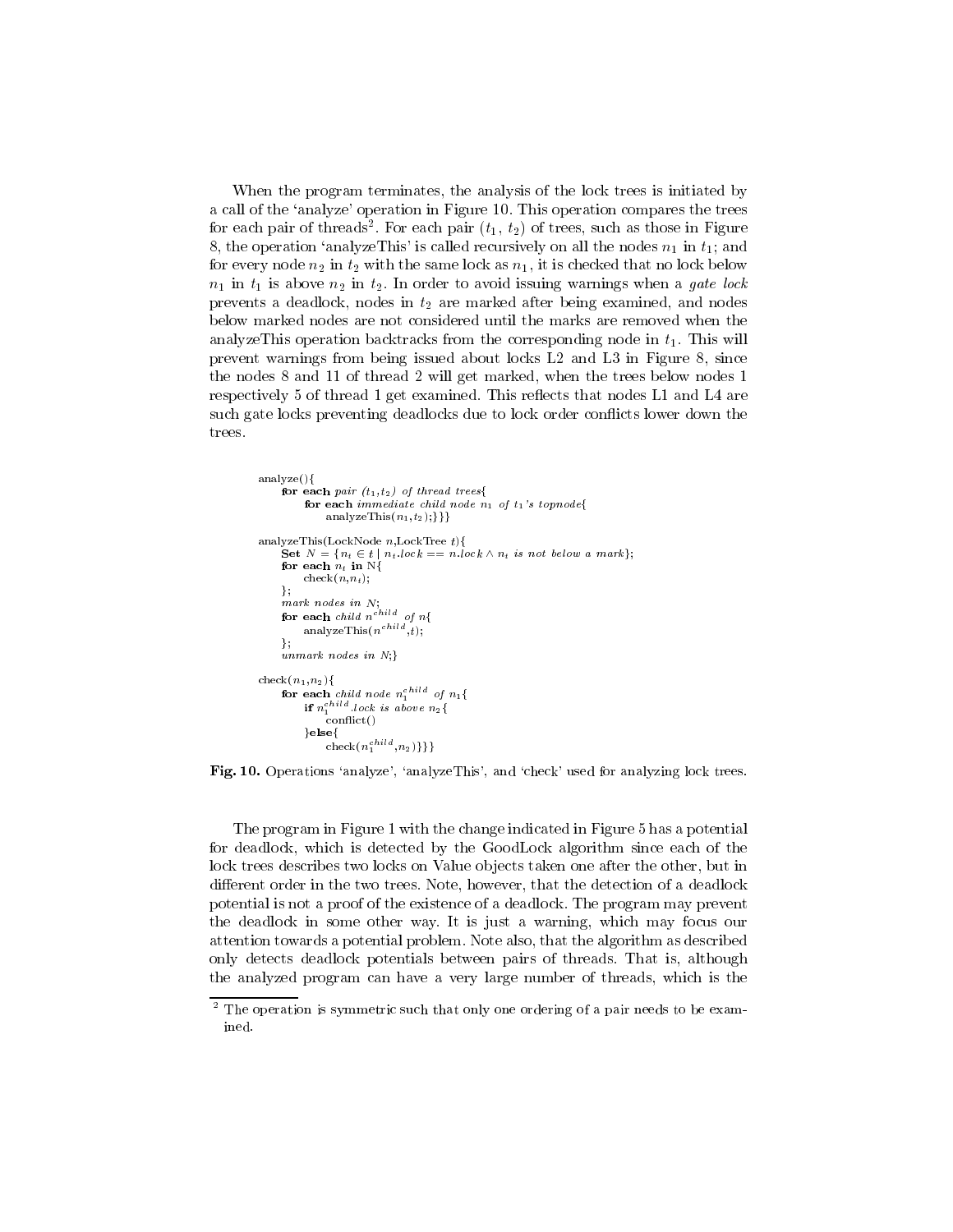ma jor strength of the algorithm, deadlocks will only be found if they involve two threads. A generalization is needed to identify deadlocks between more than two threads. The generalization must identify a subset of threads (trees) which together create a conflict. Consider for example three threads, each taking 2 out of 3 locks L1, L2 and L3 as follows:  $\langle L1, L2 \rangle$ ,  $\langle L2, L3 \rangle$  and  $\langle L3, L1 \rangle$ . One can easily detect this deadlock by observing that as their first steps they together take all the locks, which prevent them from taking their second step each.

### 3.3 Implementation

The major new Java class defined is LockTree, which describes the lock tree objects that are associated with threads, and that are updated during the runtime analysis, and finally analyzed after program termination. Its interface is:

```
interface iLockTree{
 void lock(Lock lock);
 void unlock();
 void analyze(iLockTree otherTree);
}
```
The following bytecodes will activate calls of the lock and unlock operations in these tree objects for the relevant threads: MONITORENTER and MONITOREXIT for entering and exiting monitors, INVOKEVIRTUAL and INVOKESTATIC for calling synchronized methods or the built-in wait method of the Java threading library, bytecodes like RETURN for returning from synchronized methods, and ATRHOW that may cause exceptions to be thrown within synchronized contexts. Methods are in addition provided for printing out the lock trees, a quite useful feature for understanding the lock pattern of the threads in a program.

#### Integrating Runtime Analysis with Model Checking  $\overline{4}$

The runtime analyses as described in the previous two sections can provide useful information to a programmer as stand alone tools. In this section we will describe how runtime analysis furthermore can be used to guide a model checker. The basic idea is to first run the program in simulation mode, with all the runtime analysis options turned on, thereby obtaining a set of warnings about data races and lock order conflicts. The threads causing the warnings, called the race window, is then fed into the model checker, which will then focus it attention on the threads that were involved in the warnings. For this to work, the race window often must be extended to include threads that create or otherwise in
uence the threads in the original window. A runtime dependency analysis is used as a basis for this extension of the race window.

#### 4.1 Example

Consider the program in Figure 1, troubled by a deadlock potential caused by the change indicated in Figure 5. If, instead of applying the runtime analysis,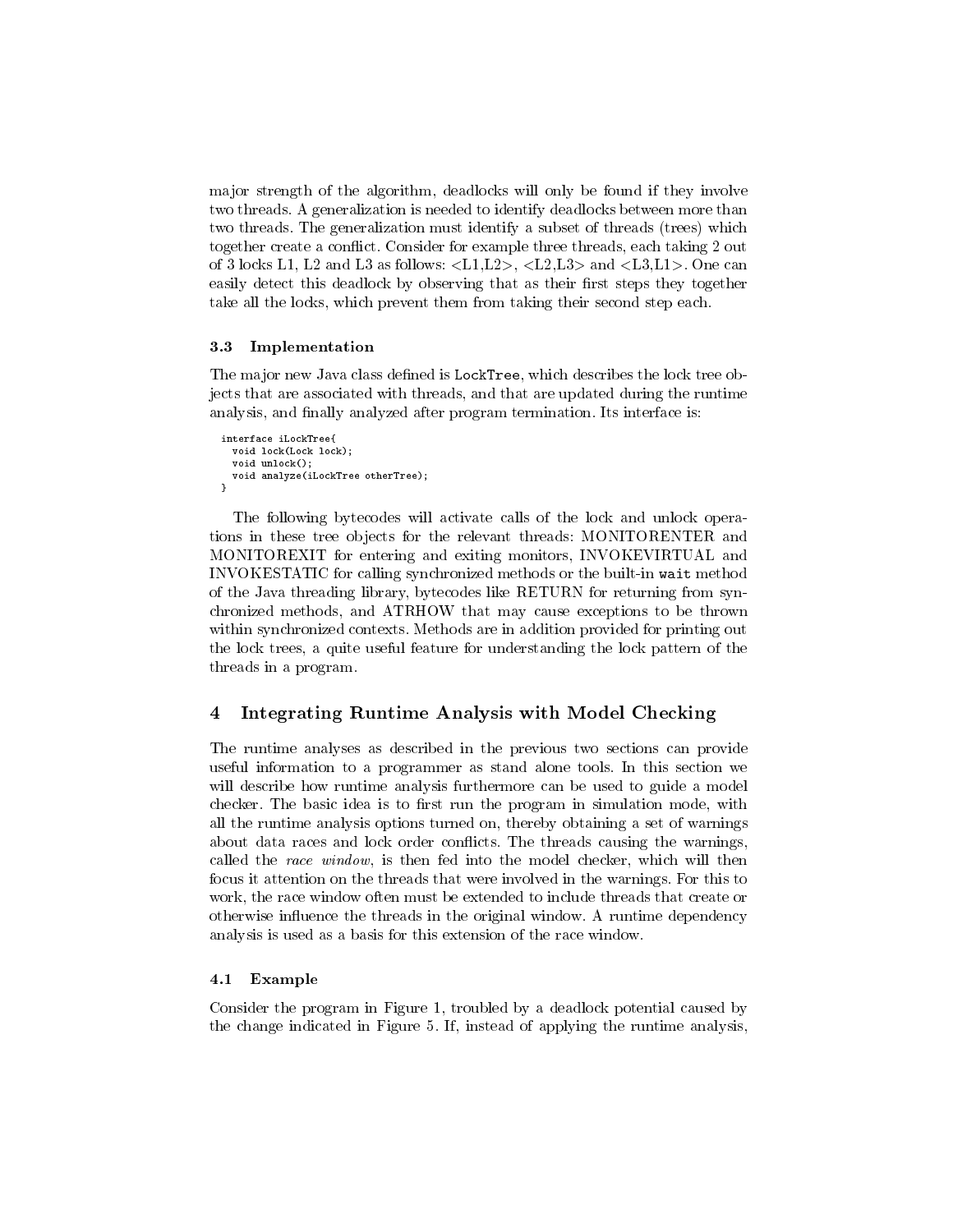we apply the JPF2 model checker to this program, the deadlock is immediately found and reported via an error trail leading from the initial state to the deadlocked state. Suppose, however, that this program is a subprogram of a larger program that spawns other threads not in
uencing the behavior of the two tasks involved in the deadlock. In this case the model checker will likely fail to find the deadlock since the state space becomes to big. Furthermore, if the other threads don't deadlock, then the global system never deadlocks, although the two tasks may. Hence, since the JPF2 model checker currently only looks for global deadlocks, it will never be able to find this local one.

As an experiment, the program was composed with an environment consisting of 40 threads, grouped in pairs, each pair sharing access to an ob ject by updating it (each thread assigns 10,000 different values to the object). This environment has more than  $10^{160}$  states. When running JPF2 in runtime analysis mode, it prints out 44 messages, one for each time a new locking pattern is recognized (40 of the patterns come from the environment). When these messages no longer get printed, after 25 seconds, one can assume<sup>s</sup> that all patterns have been detected, and by hitting a key on the keyboard, the lock analysis is started. This identifies the original two Task threads as being the sinners. The model checker is now launched where only the Main thread, and the two Task threads are allowed to execute, and the deadlock is found by the model checker in 1:6 seconds. The Main thread is included because it starts the Task threads, as concluded based on a dependency analysis.

#### 4.2 Algorithm

Most of the work has already been done during runtime analysis. An additional data structure must be introduced, the race window, which contains the threads that caused warnings to be issued. Before the model checker is activated, an extended race window is calculated, which includes additional threads that may in
uence the behavior of threads in the original window. The extension is calculated on the basis of a *dependency graph*, created by a dependency analysis also performed during the execution (a third kind of runtime analysis). This extended window is then used in the subsequent model checking by freezing all threads not in the window. That is, the scheduler simply does not schedule threads outside the window.

Figure 11 illustrates the state variables and operations needed to create the window and dependency graph, and the operation for extending the window. The window is just a set of threads. The dependency graph (dgraph) is a mapping from threads t to triples  $(A, R, W)$ , where A is the ancestor thread that spawned t, R is the set of objects that t reads from, and W is the set of objects that t writes to. Whenever a runtime warning is issued, the 'addWarning' operation is called for each thread involved, adding it to the window. The operations 'start-Thread', 'readObject', and 'writeObject' update the dependency graph, which after program termination is used by the `extendWindow' operation to extend

<sup>3</sup> This is a judgment call of course.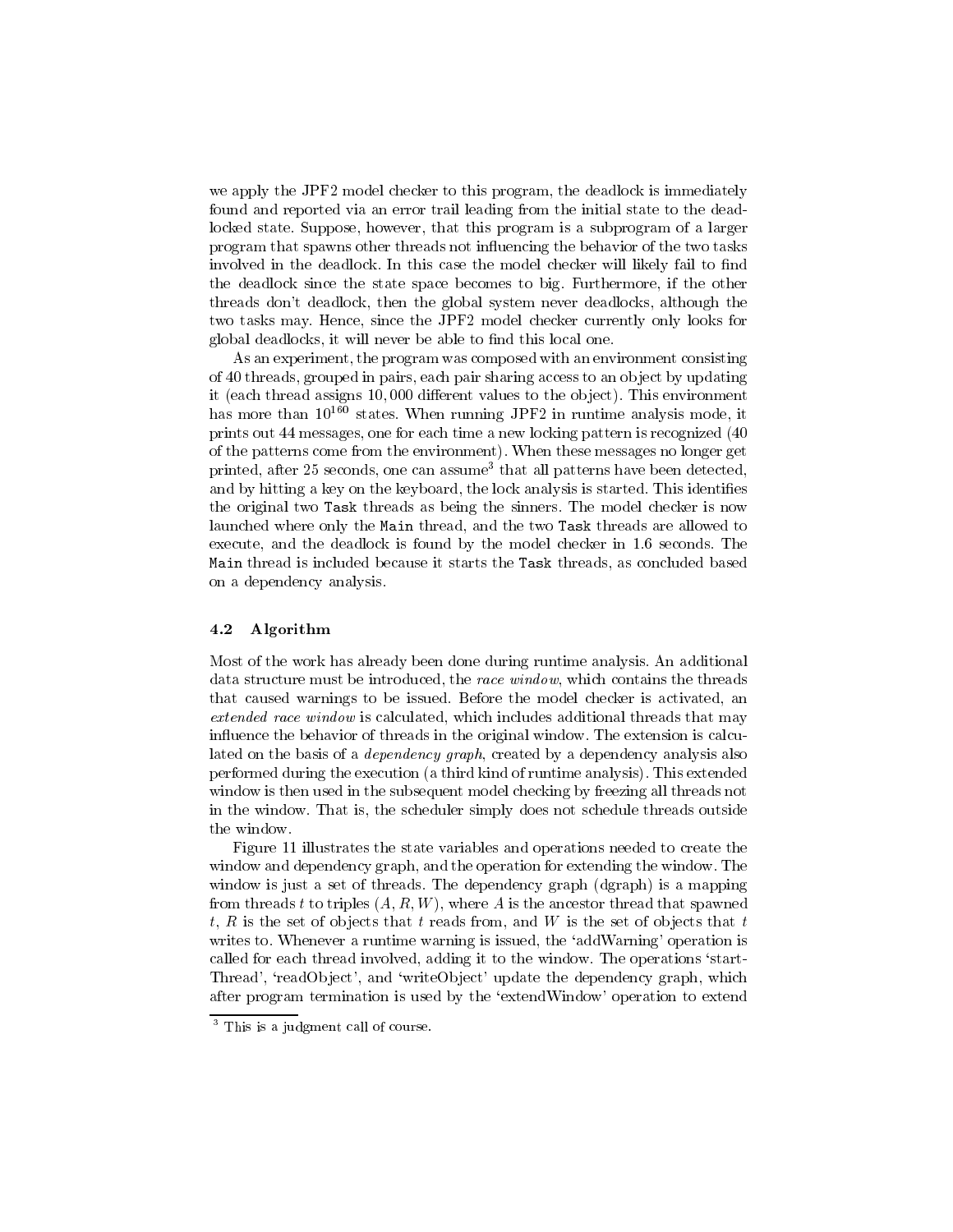the window. The dependency graph is updated when a thread starts another thread with the start() method, and when a thread reads from, or writes to a variable in an object. The 'extendWindow' operation performs a fix-point calculation by creating the set of all threads "reachable" from the original window by repeatedly including threads that have spawned threads in the window, and by including threads that write to objects that are read by threads in the window. The extended window is used to evaluate whether a thread should be scheduled or not.

```
type Window = set of Thread;
 type Dgraph = map from Thread to (Thread × setof Object × setof Object);<br>Window window;     (* updated when a runtime warning is issued *)<br>Dgraph dgraph;     (* updated when a thread starts a thread or accesses an ob
                                                                                                   {\bf set of} {\sf Object} \times {\bf set of} {\sf Object});Window window; (* updated when a runtime warning is issued *)
Dgraph dgraph;addWarning(Thread thread)
        window = window \cup {thread}\frac{w_1w_2w_3}{w_1w_2w_3} = \frac{w_1w_2w_3}{w_1w_2w_3} = \frac{w_1w_2w_3}{w_1w_2w_3}dgraph = dgraph + |son \mapsto (father, \{\}, \{\})|readObject(Thread thread,Object object){
       let (A, R, W) = dgraph(thread)dgraph = dgraph + [thread \rightarrow (A, R \cup \{object\}, W)]\}iect (Thread thread Object chiect) f
 writeObject(Thread thread, \mathrm{Object} object){
       let (A, R, W) = dgraph(thread)dgraph = dgraph + [thread \rightarrow (A, R, W \cup \{object\})]\}\frac{1}{2} (\frac{1}{2}) \frac{1}{2} (\frac{1}{2}) \frac{1}{2} (\frac{1}{2}) \frac{1}{2} (\frac{1}{2}) (\frac{1}{2}) (\frac{1}{2}) (\frac{1}{2}) (\frac{1}{2}) (\frac{1}{2}) (\frac{1}{2}) (\frac{1}{2}) (\frac{1}{2}) (\frac{1}{2}) (\frac{1}{2}) (\frac{1}{2}) (
         window passed \mathbf{f}\cdots . we we window with \cdotswhile (waiting f_{\text{eff}}) for f_{\text{eff}}\bullet from waiting; \bullet was also waiting;
                if (th\,read\notin passed) {<br> passed = passed \cup \{thread\};passed (A, R, W) = dgraph(thread) {<br>
if (A \neq "topmost thread") waiting = waiting \cup {A};
                                 \begin{array}{l} \texttt{if (}A \neq \texttt{"topmost thread"} \text{ } ) \text{ } waiting = waiting \cup \ \texttt{\{} \} ; \ \textit{waiting = waiting} \cup \ \texttt{\{} \} \textit{if (} \texttt{head}^{\prime} \text{ } | \texttt{let}(\_,\_,\_,W^{\prime}) = \texttt{\{} \} \textit{graph} \textit{if (} \texttt{head}^{\prime} \text{ } ) \text{ } \textbf{in} \text{ } W^{\prime} \cap R \neq \{ \} \} ; \end{array}ga a shekarar 1980, a shekarar 1980, a shekarar 1980, a shekarar 1980, a shekarar 1980, a shekarar 1980, a shekarar 1980, a shekarar 1980, a shekarar 1980, a shekarar 1980, a shekarar 1980, a shekarar 1980, a shekarar 1980
                \}return \mathit{passed}; \}
```
Fig. 11. Operations for creating dependency graph and window.

#### $4.3$ **Implementation**

Two classes, whose interfaces are given below, represent respectively the dependency graph and the race window. The dependency graph can be updated when threads start threads, or access ob jects. Finally, a method allows to calculate the set of threads reachable from an initial window, based on the dependencies recorded. The race window is used to record threads involved in warnings. Before the model checker is launched the extendWindow method will include threads that influence the original window by calling the reachable method. The model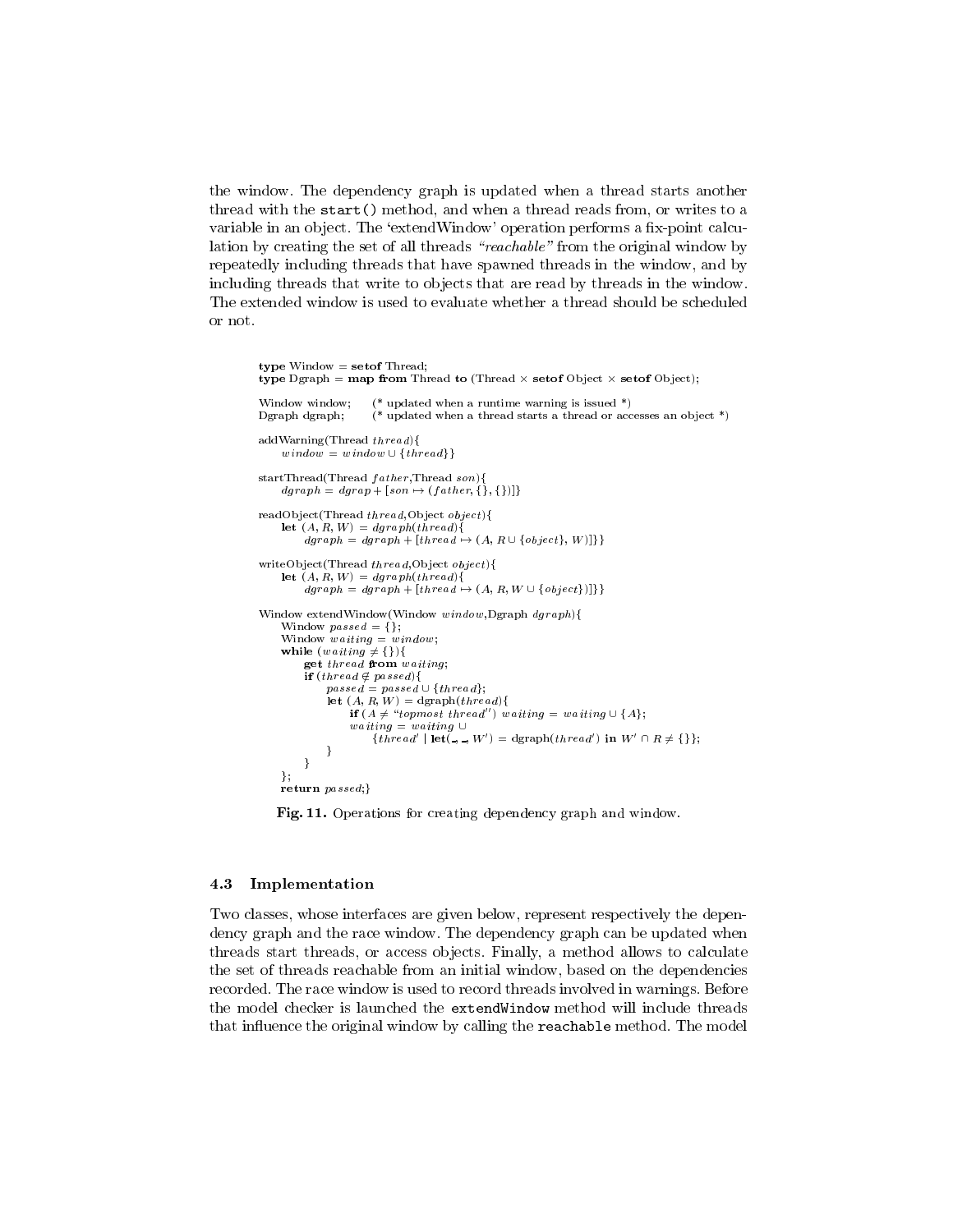checker scheduler will nally call the contains method whenever it needs to determine whether a particular thread is in the window, in which case it will be allowed to execute.

```
interface iDepend{
  static void startThread(ThreadInfo father,ThreadInfo son);
  static void readObject(ThreadInfo th,int objref);
  static void vriteObject(ThreadInfo th, int objref);<br>static HashSet reachable(HashSet threads);
  static HashSet reachable(HashSet threads);
}
interface iRaceWindow{
interface iRaceWindow{
  static void and the continues thread in \mathcal{L}_{\mathcal{A}}static void extendWindow();
  static boolean contains(String threadName);
-7
}
```
The following bytecodes are instrumented to operate on the dependency graph: INVOKEVIRTUAL for invoking the start method on a thread; and PUTFIELD, GETFIELD, PUTSTATIC, GETSTATIC for accessing variables.

# 5 The RAX Example

In this section we present an example drawn from a real NASA application. The Remote Agent (RA) [24] is an AI-based spacecraft controller programmed in LISP, that has been developed by NASA Ames Research Center and NASA's Jet Propulsion Laboratory. It consists of three components: a Planner that generates plans from mission goals; an Executive that executes the plans; and finally a Recovery system that monitors the RA's status, and suggests recovery actions in case of failures. The Executive contains features of a multi-threaded operating system, and the Planner and Executive exchange messages in an interactive manner. Hence, this system is highly vulnerable to multi-threading errors. In fact, during real flight in space on board the Deep-Space 1 spacecraft in May 1999, the RA deadlocked, causing the ground crew to put the spacecraft on standby. The ground crew located the error using data from the spacecraft, but asked as a challenge our group if we could locate the error using model checking. This resulted in an effort described in  $[15]$ , which in turn refers to earlier work on the RA described in [16]. Here we shall give a short account of the error and show how it could have been located with runtime analysis, and furthermore potentially be confirmed using model checking. For this purpose we have modeled the error situation in Java. Note that this Java program represents a small model of part of the RA, as described in [15]. However, although this is not an automated application to a real full-size program, it is a sufficiently convincing illustration of the approach in a real context.

The major two components to be modeled are events and tasks, as illustrated in Figure 12. The figure shows a Java class Event from which event objects can be instantiated. The class has a local counter variable and two synchronized methods, one for waiting on the event and one for signaling the event, releasing all threads having called wait for event. In order to catch events that occur while tasks are executing, each event has an associated event counter that is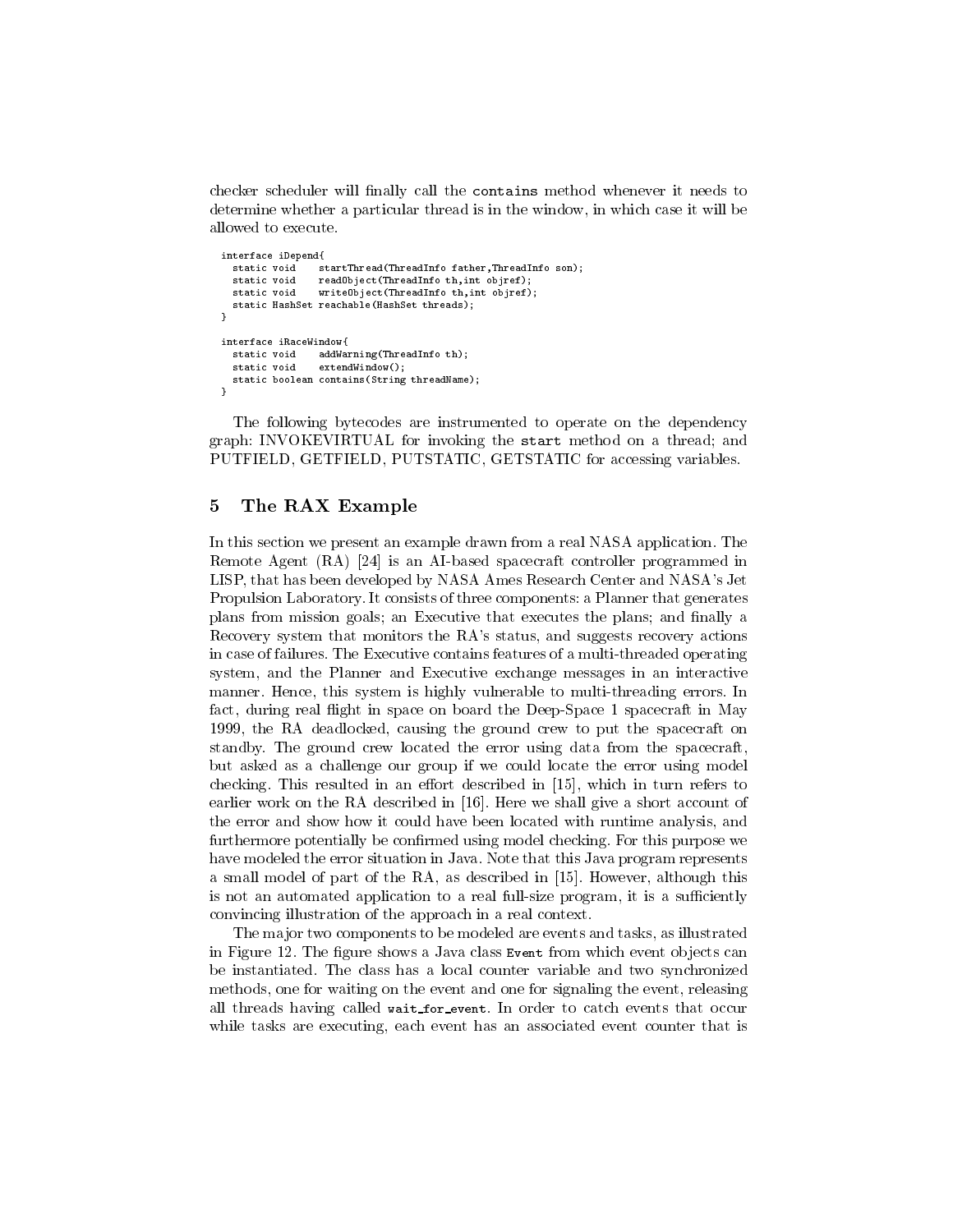increased whenever the event is signaled. A task then only calls wait for event in case this counter has not changed, hence, there have been no new events since it was last restarted from a call of wait for event. The figure shows the definition of one of the tasks, the planner. The body of the run method contains an infinite loop, where in each iteration a conditional call of wait for event is executed. The condition is that no new events have arrived, hence the event counter is unchanged.

```
class Event {
 int count = 0;
 public synchronized void wait_for_event() {
   try{wait();}catch(InterruptedException e){};
  }
 public synchronized void signal_event(){
    count = (count + 1) \% 3;notifyAll();
 \overline{\phantom{a}}}
}
class Planner extends Thread{
 Event event1,event2;
 int count = 0:
  intervals of \mathcal{O} intervals of \mathcal{O}public void run(){
   while(true){
      if (count == event1.count)
       event1.wait_for_event();
      count = event1.count;
     /* Generate plan */
     event2.signal_event();
    }
  }
}
```
Fig. 12. The RAX Error in Java.

To illustrate JPF2's integration of runtime analysis and model checking, the example is made slightly more realistic by adding extra threads as before. The program has 40 threads, each with 10; 000 states, in addition to the Planner and Executive threads, yielding more than 10160 states in total. Then we apply JPF2 in its special runtime analysis/model checking mode. It immediately identifies the data race condition using the Eraser algorithm: the variable count in class Event is accessed unsynchronized by the Planner's run method in the line: " $if$  $\mathcal{L}$  are event in the expectation of the expression of the expectation of the expression of  $\mathcal{L}$ be enough for a programmer to realize an error, but only if he or she can see the consequences. The JPF2 model checker, on the other hand, can be used to analyze the consequences. Hence, the model checker is launched on a thread window consisting of those threads involved in the data race condition: the Planner and the Executive, locating the deadlock - all within 25 seconds. The error trace shows that the Planner first evaluates the test "(count  $=$  event1.count)", which evaluates to true; then, before the call of event1.wait for event() the Executive signals the event, thereby increasing the event counter and notifying all waiting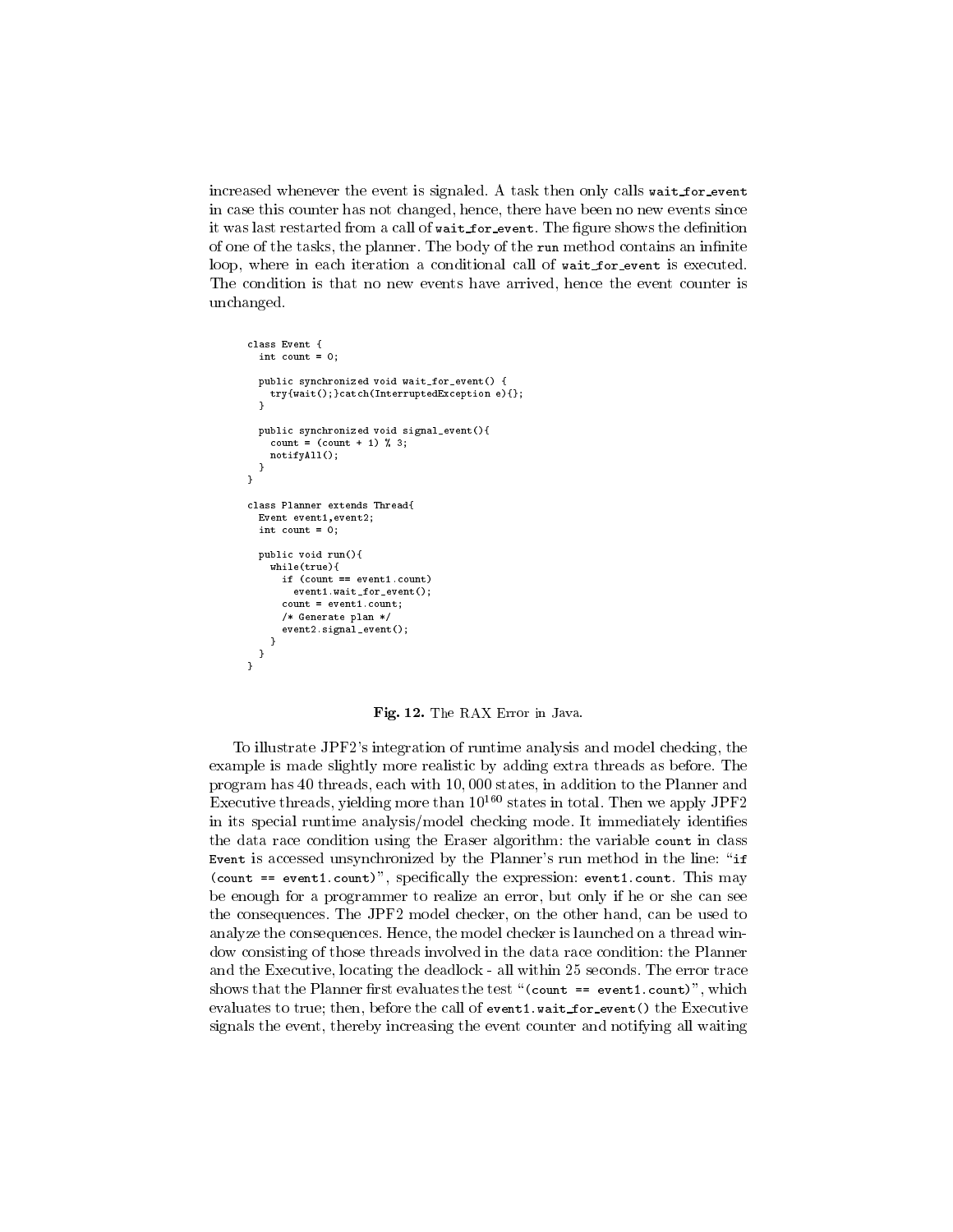threads, of which there however are none yet. The Planner now unconditionally waits and misses the signal. The solution to this problem is to enclose the conditional wait in a critical section such that no events can occur in between the test and the wait. This error caused the deadlock on board the spacecraft.

#### 6 6 Conclusions and Future Work

We have presented the GoodLock algorithm for detecting deadlock possibilities in programs caused by locks being taken in different orders by parallel running threads. The algorithm is based on an analysis of a single run of the program, and is therefore an example of a runtime analysis algorithm in the same family as the Eraser algorithm which detects data races. The Visual Threads tool [27] also provides a deadlock analysis. It still remains to explore how this relates to the one presented here. The Assure tool [28] is another tool that performs program runtime analysis, but the exact algorithms used have not been obtainable. The GoodLock algorithm seems to be unique in preventing false positives in the presence of *gate locks* that "protect" lock order problems "further down". We have furthermore suggested how to use the results of a runtime analysis to guide a model checker for their mutual benet: the warnings yielded by the runtime analysis can help focus the search of the model checker, which in turn can help eliminate false positives generated by the runtime analysis, or generate an error trace showing how the warnings can manifest themselves in an error. In order to create the smallest possible self-contained sub-program to be model checked based on warnings from the runtime analysis, a runtime dependency analysis is introduced, which very simply records dependencies between threads and objects. In addition to implementing all of the above mentioned techniques, we have implemented the existing generic Eraser algorithm to work for Java by instrumenting bytecodes.

Future work will consist of improving the Eraser algorithm to give less false positives, in particular in the context of initializations of ob jects. The Good-Lock algorithm will also be generalized to deal with deadlocks between multiple threads. One can furthermore consider alternative kinds of runtime analysis, for example analyzing issues concerned with the use of the built-in wait and notify thread methods in Java. A runtime analysis typically cannot guarantee that a program property is satised since only a single run is examined. The results, however, are often pretty accurate because the chosen run does not itself have to violate the property, in order for the property's potential violation in other runs to be detected. In order to achieve even higher assurance, one can of course consider activating runtime analysis during model checking (rather than before as described in this paper), and we intend to make that experiment. Note that it will not be necessary to explore the entire state space in order for this si multaneous combination of runtime analysis and model checking to be useful. Even though runtime analysis scales relatively well, it also suffers from memory problems when analyzing large programs. Various optimizations of data structures used to record runtime analysis information can be considered, for example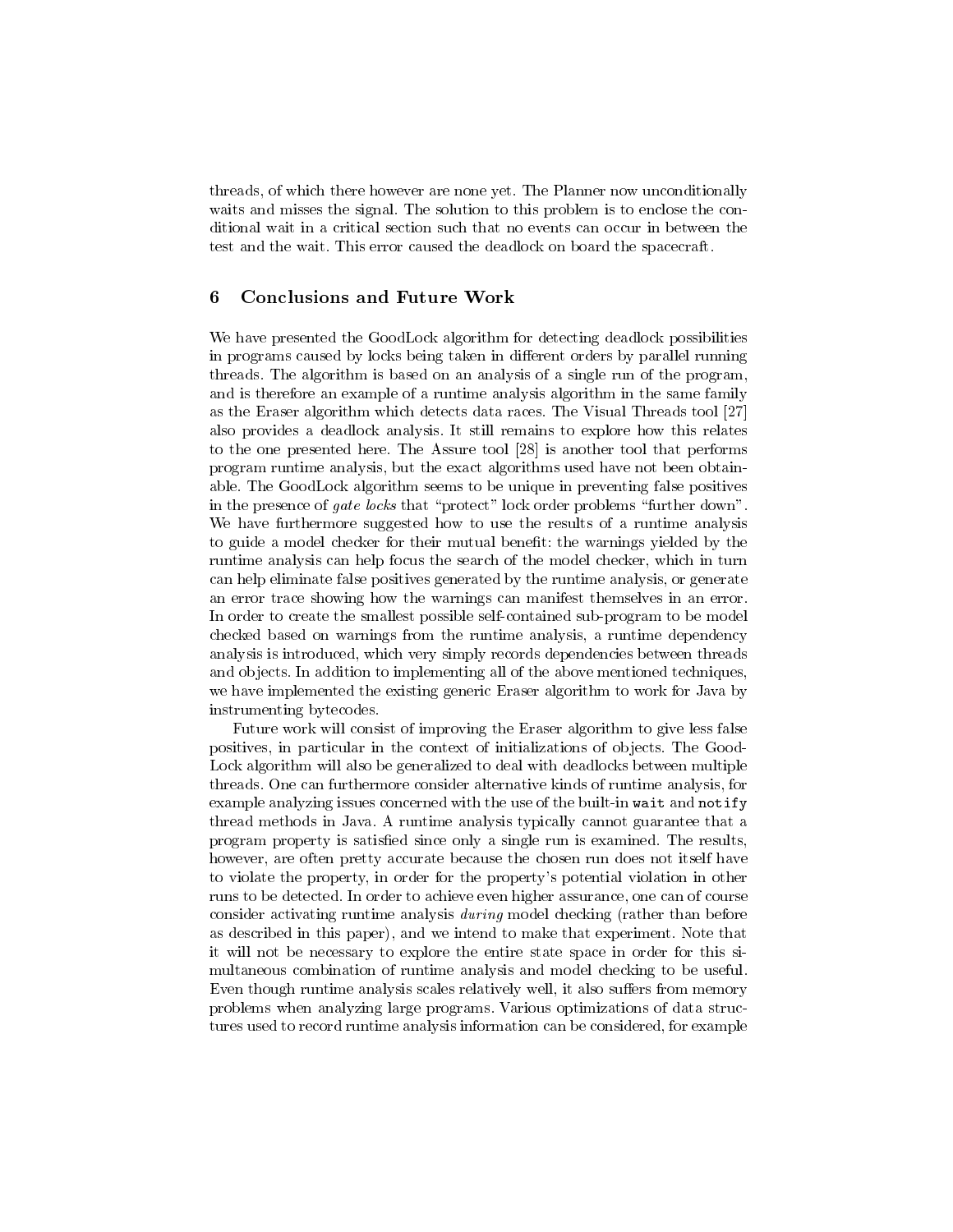the memory optimizations suggested in [26]. One can furthermore consider only doing runtime analysis on objects that are really shared by first determining the sharing structure of the program. This in turn can be done using runtime analysis, or some form of static analysis. Of course, at the extreme the runtime analysis can be performed on a separate computer. We intend to investigate how the runtime analysis information can be used to feed a program slicer [14], as an alternative to the runtime dependency analysis described in this paper.

# References

- 1. S. Bensalem, V. Ganesh, Y. Lakhnech, C. Muoz, S. Owre, H. Rue, J. Rushby, V. Rusu, H. Sadi, N. Shankar, E. Singerman, and A. Tiwari. An Overview of SAL. In Proceedings of the 5th NASA Langley Formal Methods Workshop, June 2000.
- 2. S. Bensalem, Y. Lakhnech, and S. Owre. Computing Abstractions of Infinite State Systems Compositionally and Automatically. In  $CAV'98$ : Computer-Aided Verifi $cation$ , number 1427 in LNCS, pages 319-331. Springer-Verlag, 1998.
- 3. D. L. Bruening. Systematic Testing of Multithreaded Java Programs. Master's thesis, MIT, 1999.
- 4. T. Cattel. Modeling and Verification of  $sC++$  Applications. In Proceedings of TACAS98: Tools and Algorithms for the Construction and Analysis of Systems, volume 1384 of LNCS, LISBON, April 1998.
- 5. J. Corbett. Constructing Compact Models of Concurrent Java Programs. In Pro ceedings of the ACM Sigsoft Symposium on Software Testing and Analysis, March 1998. Clearwater Beach, Florida.
- 6. J. Corbett, M. Dwyer, J. Hatcliff, C. Pasareanu, Robby, S. Laubach, and H. Zheng. Bandera : Extracting Finite-state Models from Java Source Code. In Proceedings of the 22nd International Conference on Software Engineering, Limerich, Ireland, June 2000. ACM Press.
- 7. P. Cousot and R. Cousot. Abstract Interpretation Frameworks. Journal of Logic and Computation,  $4(2):511-547$ , August 1992.
- 8. S. Das, D. Dill, and S. Park. Experience with Predicate Abstraction. In CAV '99: 11th International Conference on Computer Aided Verication, volume 1633 of *LNCS*, 1999. of LNCS, 1999. The LNCS, 1999. The LNCS state of LNCS state of LNCS state of LNCS state of LNCS state of LNCS
- 9. C. Demartini, R. Iosif, and R. Sist. A Deadlock Detection Tool for Concurrent Java Programs. Software Practice and Experience, 29(7):577-603, July 1999.
- 10. D. L. Detlefs, K. R. M. Leino, G. Nelson, and J. B. Saxe. Extended Static Checking. Technical Report 159, Compaq Systems Research Center, Palo Alto, California, USA, 1998.
- 11. P. Godefroid. Model Checking for Programming Languages using VeriSoft. In Proceedings of the 24th ACM Symposium on Principles of Programming Languages, pages 174-186, Paris, January 1997.
- 12. J. Gosling, B. Joy, and G. Steele. The Java Language Specification. Addison Wesley, 1996.
- 13. S. Graf and H. Saidi. Construction of Abstract State Graphs with PVS. In CAV '97: 6th International Conference on Computer Aided Verification, volume 1254 of LNCS, 1997.
- 14. J. Hatcliff, J.C. Corbett, M.B. Dwyer, S. Sokolowski, and H. Zheng. A Formal Study of Slicing for Multi-threaded Programs with JVM Concurrency Primitives. In Proc. of the 1999 Int. Symposium on Static Analysis, 1999.